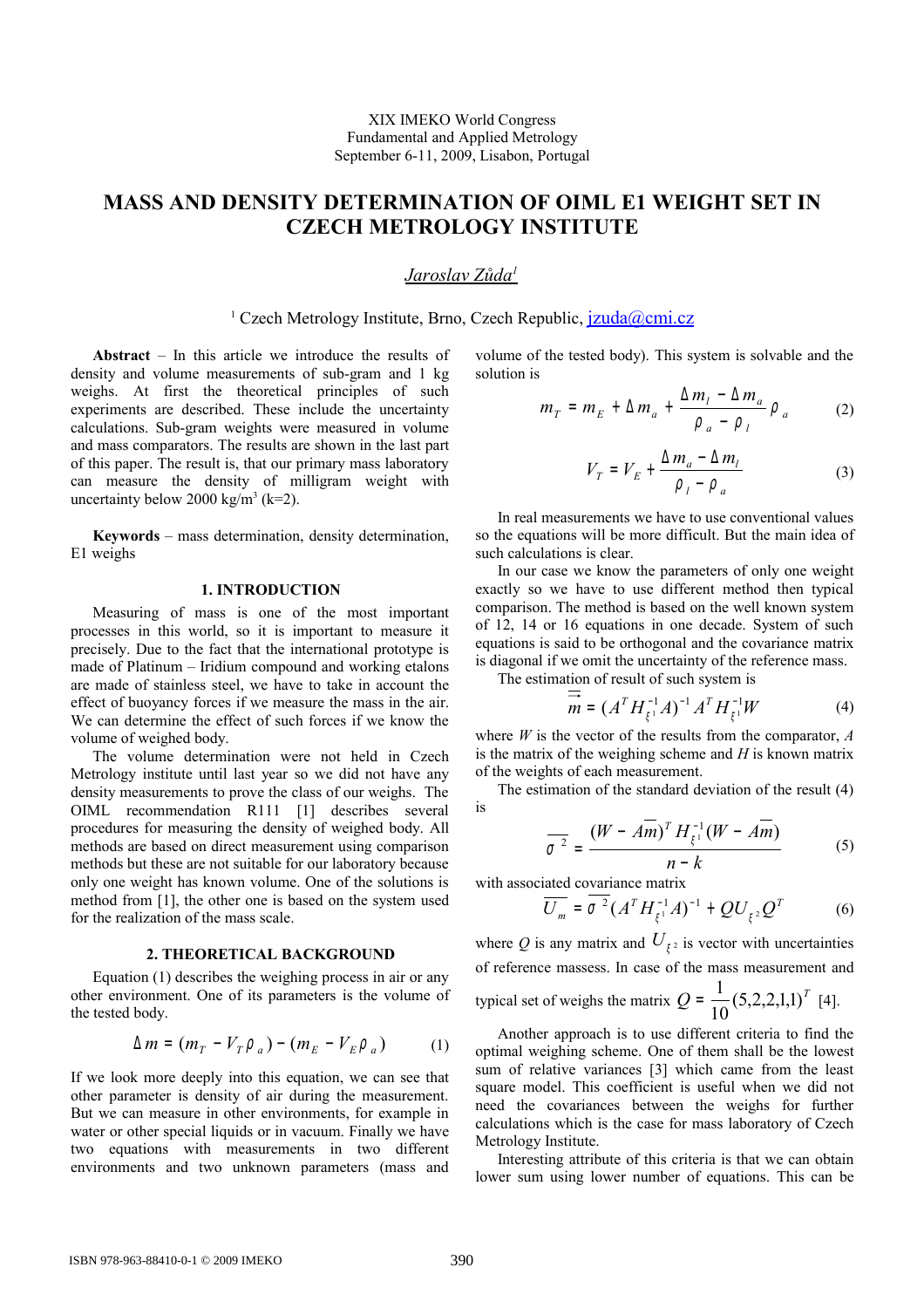explained by simple realization that equations where there are more than one weigh in each positions provide us same information as another equations with one weigh on one side, but larger uncertainty. For example, the typical system of 14 equations is described by the matrix

$$
\begin{vmatrix}\n1 & 1 & 1 & 1 & 0 \\
1 & 1 & 1 & 0 & 1 \\
-1 & 1 & 1 & 1 & 0 \\
0 & -1 & 1 & -1 & 1 \\
0 & -1 & 1 & 1 & -1 \\
0 & -1 & 1 & 1 & -1 \\
0 & -1 & 1 & 0 & 0 \\
0 & -1 & 0 & 1 & 1 \\
0 & -1 & 0 & 1 & 1 \\
0 & 0 & -1 & 1 & 1 \\
0 & 0 & -1 & 1 & 1 \\
0 & 0 & -1 & 1 & 1 \\
0 & 0 & 0 & -1 & 1\n\end{vmatrix}
$$
\n(7)

and its coefficient is (for 10 times repeated ABA) 0,73. Another matrix, where the  $5<sup>th</sup>$  and  $6<sup>th</sup>$  equations are missing and the number of the equations is lower is for example

|                  |                  |              |                | 0                |  |
|------------------|------------------|--------------|----------------|------------------|--|
|                  | 1                | 1            | 1              | $\boldsymbol{0}$ |  |
|                  | 1                | 1            | 1              | $\pmb{0}$        |  |
|                  | 1                | $\mathbf{1}$ | $\overline{0}$ | $\mathbf{1}$     |  |
|                  | 1                | $\mathbf{1}$ | 0              | $\mathbf{1}$     |  |
|                  | 1                | 1            | 1              | 0                |  |
|                  | 1                | 1            | 0              | 1                |  |
| 0                | 1                | 1            | 0              | $\pmb{0}$        |  |
| $\pmb{0}$        | 1                | $\pmb{0}$    | 1              | $\mathbf{1}$     |  |
| $\boldsymbol{0}$ | $\boldsymbol{0}$ | 1            |                | $\mathbf{1}$     |  |
| $\boldsymbol{0}$ | $\pmb{0}$        | 0            | 1              | 1                |  |
| 0                |                  | 0            | 1              | 1                |  |
|                  |                  |              |                |                  |  |

where the coefficient is 0,55. The systems with lower coefficients exist but we have to take in account the necessary time for these measurements.

We prepare the comparisons in air and in the special liquid. If we know the volume of one weight we can calculate its apparent mass in the liquid and use it as standard. After all comparisons we have one system of equations from air, the other one from liquid, we calculate the apparent masses of each weight and using simple equations (9) we are able to compute the mass and volume of each tested body.

$$
m_T = \frac{\Delta m_1 \alpha_{\Delta m_1}}{\alpha_T}
$$
  
\n
$$
\rho_T = \frac{\rho_2 \Delta m_1 \alpha_{\Delta m_1} - \rho_1 \Delta m_2 \alpha_{\Delta m_2}}{\Delta m_1 \alpha_{\Delta m_1} - \Delta m_2 \alpha_{\Delta m_2}}
$$
\n(9)

These equations (9) depend on the densities of the atmosphere or used liquid and on the density of the weight which was used for the calibration of the comparator.

## **3. EXPERIMENTAL SETUP**

Our equipment consists of mass comparators Mettler Toledo AT 10005, AT 1006, AT 106 and UMT 5. The masses were measured only at UMT 5. The volume was measured at volume comparator Mettler Toledo VC 1005.

The mass comparator Mettler Toledo UMT 5 has the maximum capacity of 5,1 g. Readibility of this comparator is 100 ng and typical repeatibility is about 400 ng. This comparator is manual which increase the total time of the measurement.

The volume comparator Mettler Toledo VC1005 has maximum load of 1109 g with 100 g scale. The readibility is 10 μg and repeatibility 40 μg. This comparator is automatic.

As the standard was taken the 1 gram weight which parameters were measured as a part of diploma thesis [2]. Its mass is 1 g – 0,006 mg  $\pm$  0,006 mg and density 7970 kg/  $m<sup>3</sup> \pm 290$  kg/m<sup>3</sup>. The method we used to determine its parameters is similar to the method A 3 of density determination in [1].

In the air and also FC-40, which is used in our laboratory, the system of equations in decades was used. The systems of 12, 14 and 16 equations were used and in this extended abstract the results of 14-equations system are to be presented.

#### **4. UNCERTAINTY CALCULATIONS**

The uncertainty of each measurement was determined. We made 10 cycles ABBA in liquid and 5 cycles ABA in the air. Then the parameters for uncertainty of type A are fully determined.

The uncertainty of type B consists of parameters such as uncertainty of difference between support discs used in the liquid, uncertainty of the reference weight or uncertainty of the comparator itself (linearity and scale interval). Typical uncertainty obtained in the air was about 20 μg, in the liquid about 0,2 mg. It is possible to achieve better uncertainty and the experiment to prove this will be realized in summer 2009.

### **5. RESULTS**

Tab 1: Results of calibration

| $m$ [mg]       | $\Delta m$ [mg] | $u_m$ [mg] | $\rho$ [kg/m <sup>3</sup> ] | $u_{\rho}$ [kg/m <sup>3</sup> ] |
|----------------|-----------------|------------|-----------------------------|---------------------------------|
| 500            | 0,007           | 0,041      | 7993                        | 16                              |
| 200            | 0,005           | 0,016      | 7994                        | 21                              |
| 200            | $-0,002$        | 0,016      | 7988                        | 24                              |
| 100            | 0,003           | 0,009      | 7998                        | 42                              |
| 50             | 0,000           | 0,034      | 7990                        | 150                             |
| 20             | 0,001           | 0,014      | 7950                        | 210                             |
| 20             | 0,001           | 0,014      | 7930                        | 250                             |
| 10             | 0,007           | 0,007      | 7780                        | 440                             |
| 5              | 0,003           | 0,030      | 7800                        | 1300                            |
| $\overline{2}$ | $-0,001$        | 0,013      | 7800                        | 1800                            |
| $\overline{2}$ | 0,000           | 0,013      | 7800                        | 2100                            |
| $\mathbf{1}$   | $-0,001$        | 0,008      | 6600                        | 3000                            |